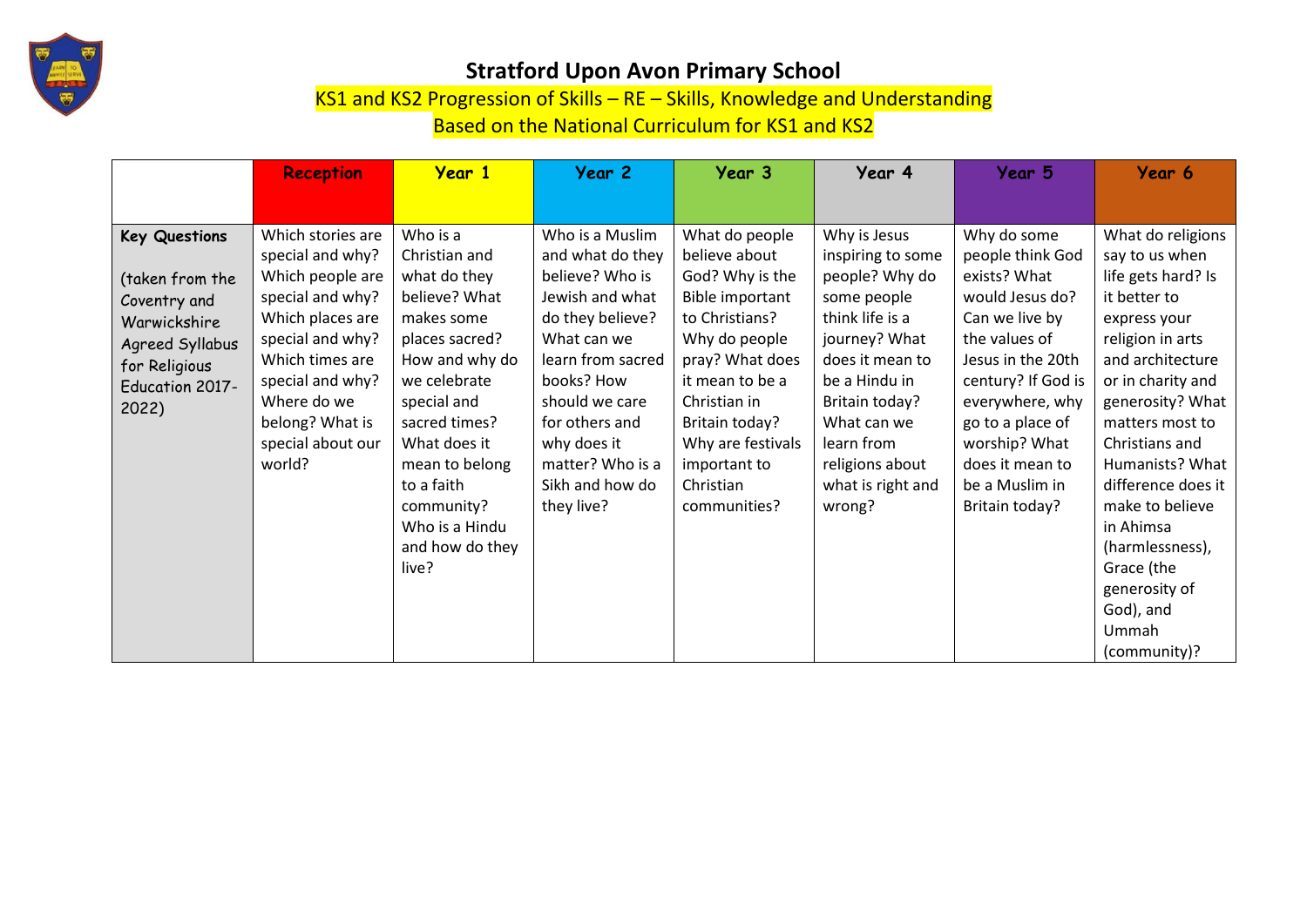

## **Stratford Upon Avon Primary School**

KS1 and KS2 Progression of Skills – RE – Skills, Knowledge and Understanding

Based on the National Curriculum for KS1 and KS2

| Expectations<br>(Coventry and<br>Warwickshire agreed<br>syllabus)                                                | Pupils will<br>encounter<br>Christianity and<br>other faiths, as<br>part of their<br>growing sense of<br>self, their own<br>community and<br>their place<br>within it.                                                                                                                                                                  | Pupils will gain an understanding of<br>all the six principal religions and<br>recognise that many people hold<br>secular (non-religious) views.<br>Particular focus should be given to<br>Christianity and two other religions<br>chosen from Buddhism, Hinduism,<br>Islam, Judaism and Sikhism. Pupils<br>should develop an understanding of<br>the role of religion in encouraging<br>forgiveness, bridge-building and<br>reconciliation.                                                                                                         | Pupils will develop a deeper understanding of all the six principal religions<br>and appreciate that many people hold secular (non-religious) views. All six<br>religions should be studied in KS2. Pupils might also look at religious groups<br>and individuals who work to foster good moral behaviour and what it means<br>to be 'good'. There is also scope to explore the work of religious groups<br>that encourage peace and forgiveness, and the role of Coventry Cathedral.                                                                                                                                                                                                                      |
|------------------------------------------------------------------------------------------------------------------|-----------------------------------------------------------------------------------------------------------------------------------------------------------------------------------------------------------------------------------------------------------------------------------------------------------------------------------------|------------------------------------------------------------------------------------------------------------------------------------------------------------------------------------------------------------------------------------------------------------------------------------------------------------------------------------------------------------------------------------------------------------------------------------------------------------------------------------------------------------------------------------------------------|------------------------------------------------------------------------------------------------------------------------------------------------------------------------------------------------------------------------------------------------------------------------------------------------------------------------------------------------------------------------------------------------------------------------------------------------------------------------------------------------------------------------------------------------------------------------------------------------------------------------------------------------------------------------------------------------------------|
| End of key<br>stage outcomes<br>A<br>Know about and<br>understand a<br>range of<br>religions and<br>world views. | Children in EYFS<br>should encounter<br>religions and<br>worldviews<br>through special<br>people, books,<br>times, places and<br>objects and by<br>visiting places of<br>worship. They<br>should listen to<br>and talk about<br>stories. Children<br>can be<br>introduced to<br>subject specific<br>words and use all<br>their sense to | A1. Recall and name different<br>beliefs and practices, including<br>festivals, worship, rituals and ways<br>of life, in order to find out about<br>the meaning behind them.<br>A2. Retell and suggest meanings to<br>some religious and moral stories,<br>exploring and discussing scared<br>writings and sources of wisdom and<br>recognising the traditions from<br>which they come.<br>A3. Recognise some different<br>symbols and actions which express a<br>community's way of life,<br>appreciating some similarities<br>between communities. | A1. Describe and make connections between different features of the<br>religions and worldviews they study, discovering more about celebrations,<br>worship, pilgrimages and the rituals which mark important points in life, in<br>order to reflect on their significance.<br>A2. Describe and understand links between stories and and other aspects<br>of the communities they are investigating, responding thoughtfully to a<br>range of sources of wisdom and to beliefs and teachings that arise from<br>them in different communities<br>A3. Explore and describe a range of beliefs, symbols and actions so that<br>they can understand different ways of life and ways of expressing<br>meaning. |